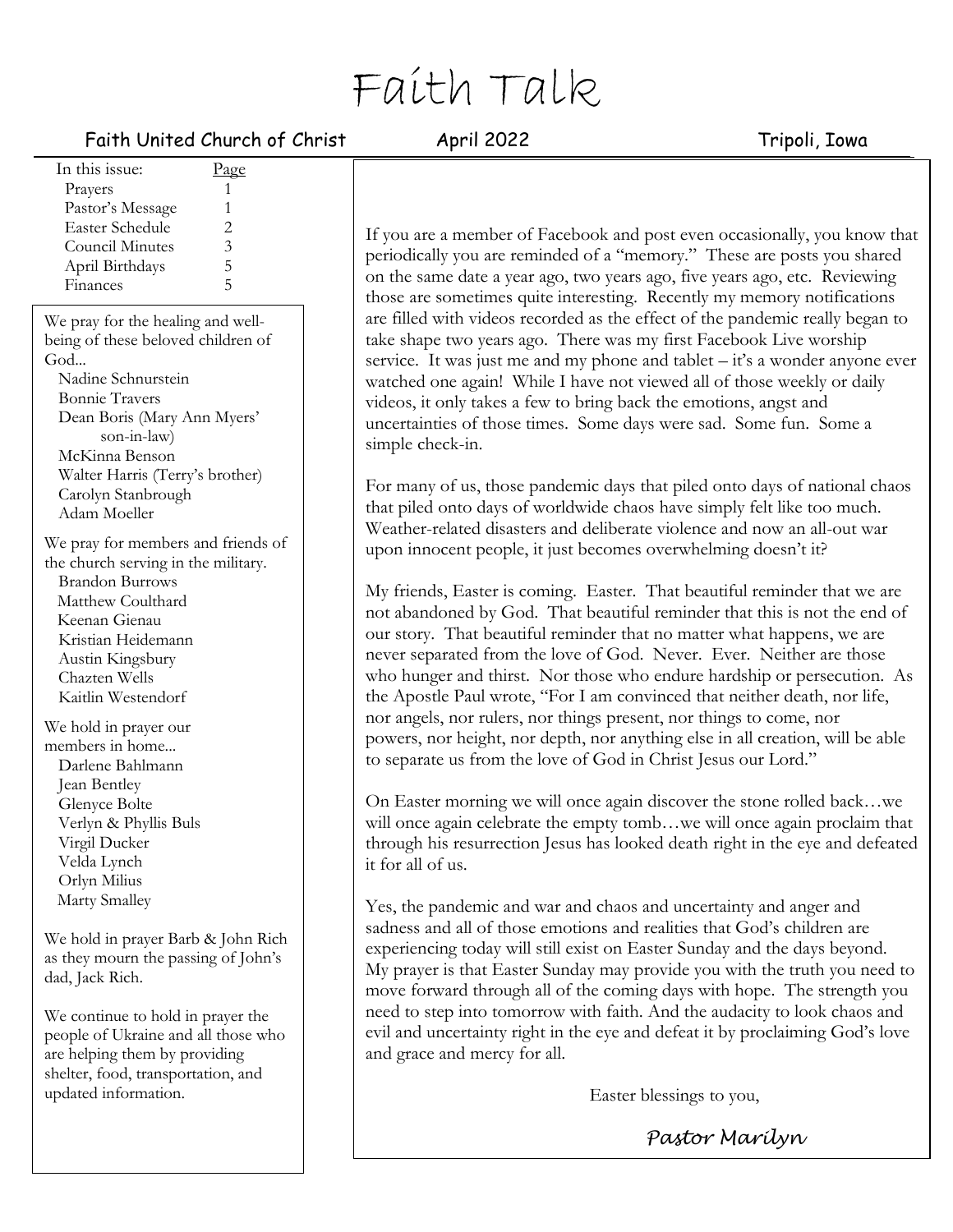| <b>Holy Week and Easter</b><br>at Faith United Church of Christ |                                                                        |                                                    |  |
|-----------------------------------------------------------------|------------------------------------------------------------------------|----------------------------------------------------|--|
| <b>Holy Week</b><br>Palm Sunday                                 | 9:00 am Sunday School<br>10:00 am worship*                             | Special music by the<br>Variety Show Singers       |  |
| Holy Wednesday                                                  | $6:30$ pm Lenten study*                                                |                                                    |  |
| Maundy Thursday                                                 | 6:00-6:45 pm Soup meal in Fellowship Hall<br>$7:00$ pm Worship*        |                                                    |  |
| Good Friday                                                     | $7:00$ pm Worship*                                                     |                                                    |  |
| <b>Easter Sunday</b>                                            |                                                                        |                                                    |  |
| Sunrise Service                                                 | $6:30$ am Worship*<br>followed by a light breakfast in Fellowship Hall |                                                    |  |
| Sunday School<br><b>Easter Service</b>                          | $9:00$ am<br>$10:00$ am Worship <sup>*</sup>                           | Special music by the Faith UCC<br>Children's Choir |  |
|                                                                 |                                                                        | *Live-streamed on Faith UCC YouTube channel        |  |

# *Rejoice in hope, be patient in suffering, persevere in prayer. ~Romans 12:12*

Each Faith Talk newsletter and Sunday morning Faith Chat includes a list of people we invite you to include in your prayers. Additionally, each Sunday morning worship we name people and situations in our personal lives, our community, our nation, and the world for whom we pray. In our sanctuary you will also see Prayer Shawls over the backs of pews. These shawls were created by our very own Thursday afternoon Drop-A-Stitch group. The prayer shawls not only can provide warmth on chilly mornings and cuddly comfort during worship, but they are also placed there for you to take and gift to anyone you know who would feel the blessing of receiving a shawl. In the Narthex, we also have a prayer board where prayer cards can be posted for all to read and include in their prayers.

At Faith UCC, we also have a prayer chain comprised of members who have committed some of their personal prayer time to praying for others. If you know of a situation where additional prayers are needed, please contact the church office, Pastor Marilyn, or Pat Warner and the Faith UCC confidential prayer chain will be activated.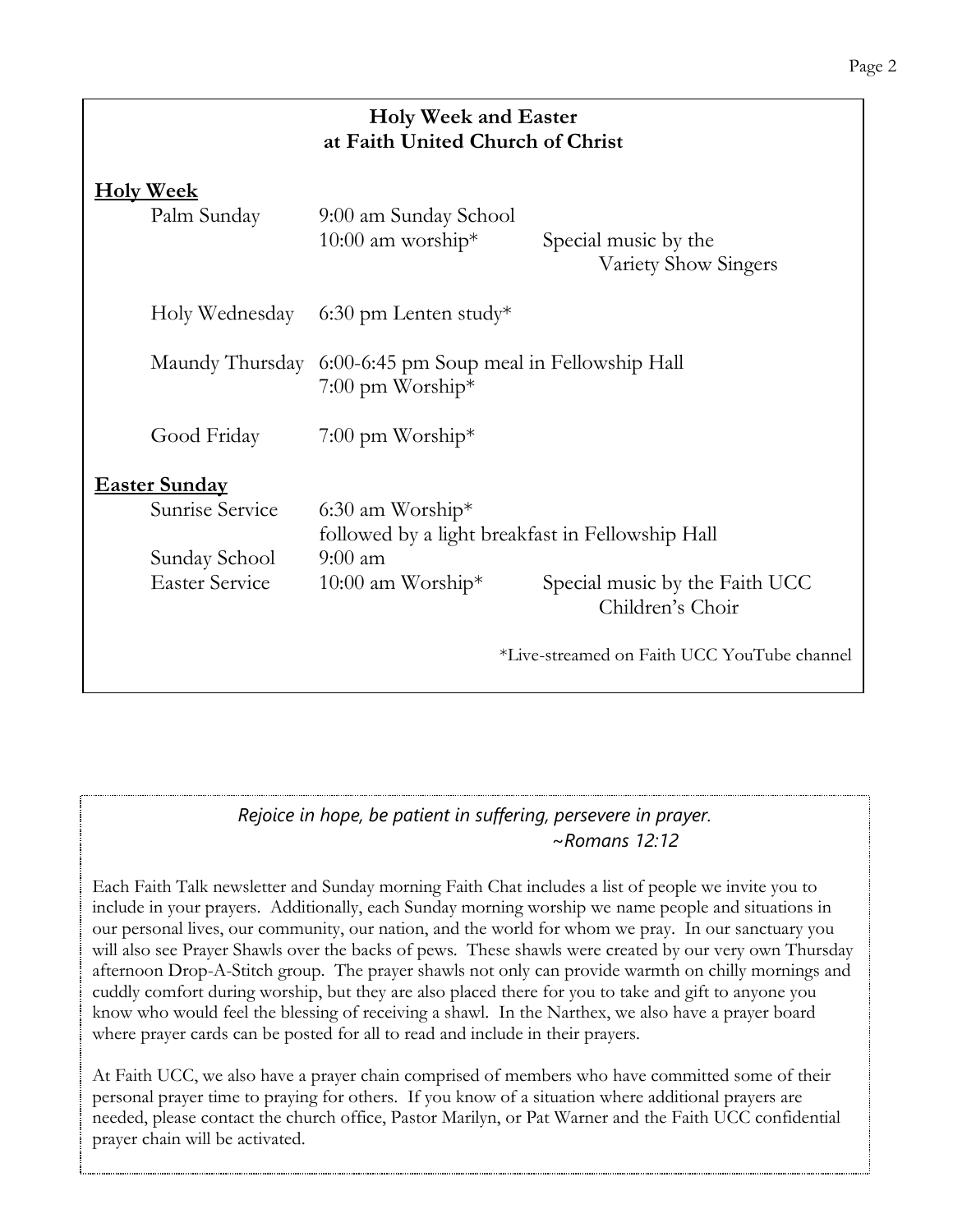# Faith United Church of Christ Council Meeting Minutes March 7, 2022

Members in Attendance: Lisa Chapin, Beth Goudschaal, Kathy Westendorf, Vickie Oleson, Kara Marsh, Conrad Marsh, Eli Bahrenfuse, Keith Stahlhut, Jerry Lahmann. Council Member Absent: Bonnie Travers.

Also in Attendance via Zoom: Beth Goudschaal and Brenda Shinstine.

Also in Attendance: Pastor Marilyn and Barb Hill.

Opening Prayer: Pastor Marilyn.

The meeting was called to order by Conrad Marsh.

Approval of the February minutes: Motion by Keith Stahlhut to approve the minutes as stated, seconded by Jerry Lahmann, motion carried.

Treasurer Report: Barb Hill noted that the electric bill and the gas bill have gone up \$100 the last two months. Motion by Kathy Westendorf to approve the report as stated, seconded by Kara Marsh, motion carried.

Trustee Report: The toilet in the women's bathroom in Fellowship Hall seems to be running longer than necessary. Conrad did a few minor adjustments, possibly a slow fill. The new valve that was installed on the boiler is now leaking. Someone will contact Ryan Smith. Still checking into the stain that is on the south side of the narthex ceiling. The new light at the bottom the steps going into the lower level of the Ed Wing is much brighter. There will be more strips added to the lower-level steps.

Elder Report: There will be five offering plates to pass, with one plate going to the balcony. Reminder to spring ahead for Sunday, March 13. There was discussion on when there is a liturgist, should the liturgist stay in the chair that is by the choir loft or should the liturgist return to the pew when they are done reading.

# Liaison Report: None

Pastor's Report: The Ash Wednesday service went well. Ashes were mailed to those who requested them and to all members living in a care facility or unable to travel to worship. Large print Daily Devotionals have been mailed out to those same members. The Lenten Book Study on Wednesday nights will begin at 6:30 with a video. Livestreaming will begin at 6:45. Conrad Marsh will run the live stream equipment on Wednesday, March 16 with Brian and Trevor Bunce running the live stream on Sunday, May 1. New candles have been ordered to the candelabras. A new Christ candle is in place. The Waverly newspaper has contacted Pastor Marilyn to see what Faith Church is doing for Ukraine. Pastor Marilyn talked about giving through the United Church of Christ, the Children's Time and what the children would pray for, the World Central Kitchen and she also talked about the pysanky egg she received from a friend who visited Ukraine several years ago.

# Old Business: None

New Business: Communion will be taken to the balcony. There was much discussion on whether to use the glass cups, plastic cups or the disposable communion cups. It was felt that the time for the single one-time disposable cup and bread has passed. Also, due to environmental reasons, it was felt that it would be good to use the glass communion cups leaving the disposable cups to be used at Christmas time.

Adjourn: Motion to adjourn by Kara Marsh, seconded by Lisa Chapin, motion carried.

The meeting was closed with the Lord's Prayer.

Respectfully submitted: Lisa Chapin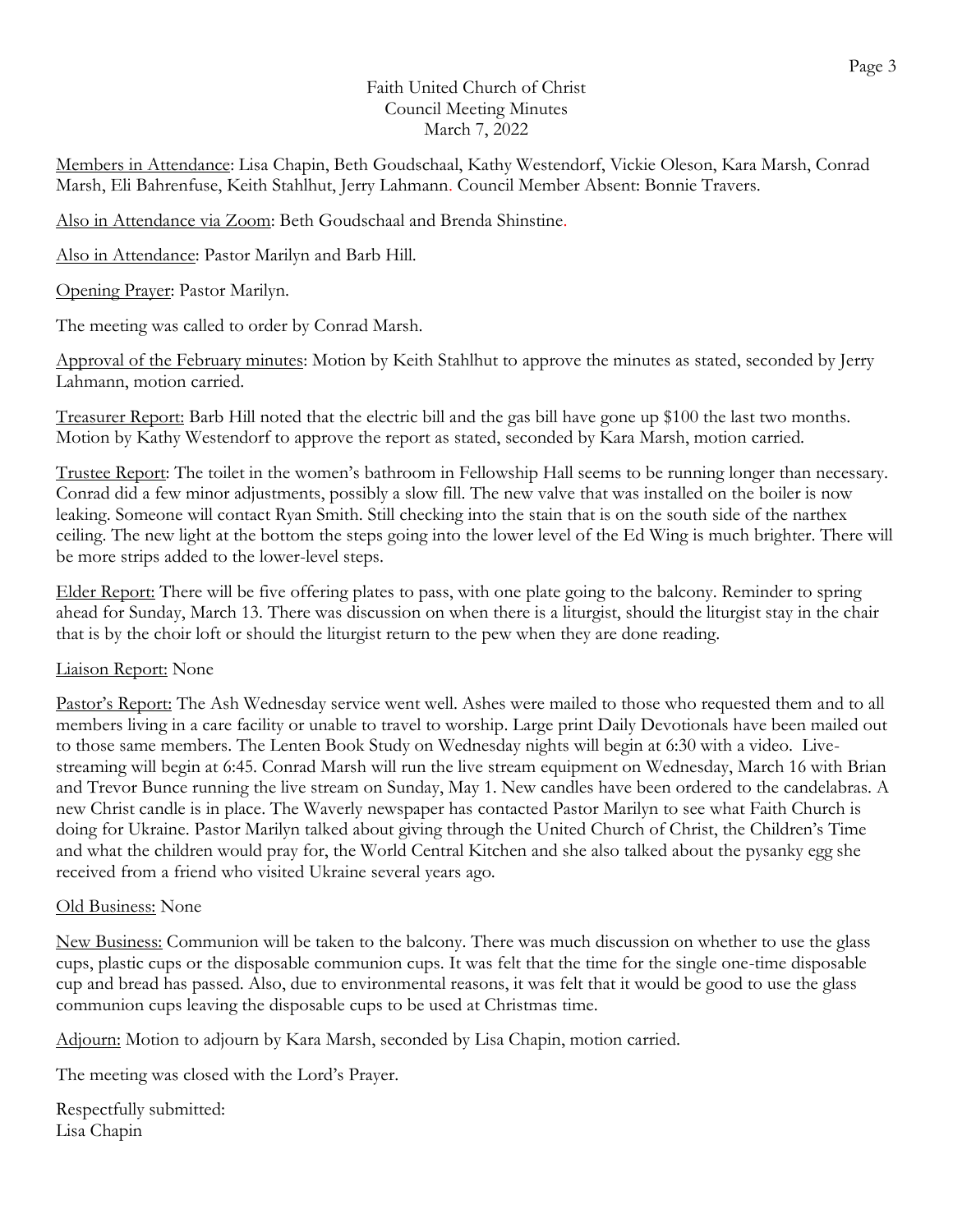A nugget of wisdom from our Faith UCC President:

Anytime you give you get something in return, but if you often take you can never get enough in return!! ~ Conrad Marsh

If anyone is willing to work on a project to transform used candles into new candles, please contact Pastor Marilyn.

On Sunday, April 3, 9 am-noon, the Tripoli Fire Department will be hosting a breakfast to kick off their 125th year. Come to the station to dine in or get a to-go order. Pancakes, eggs, sausage, rinderwurst, pastries, milk, juice, and coffee. Free-will donation.